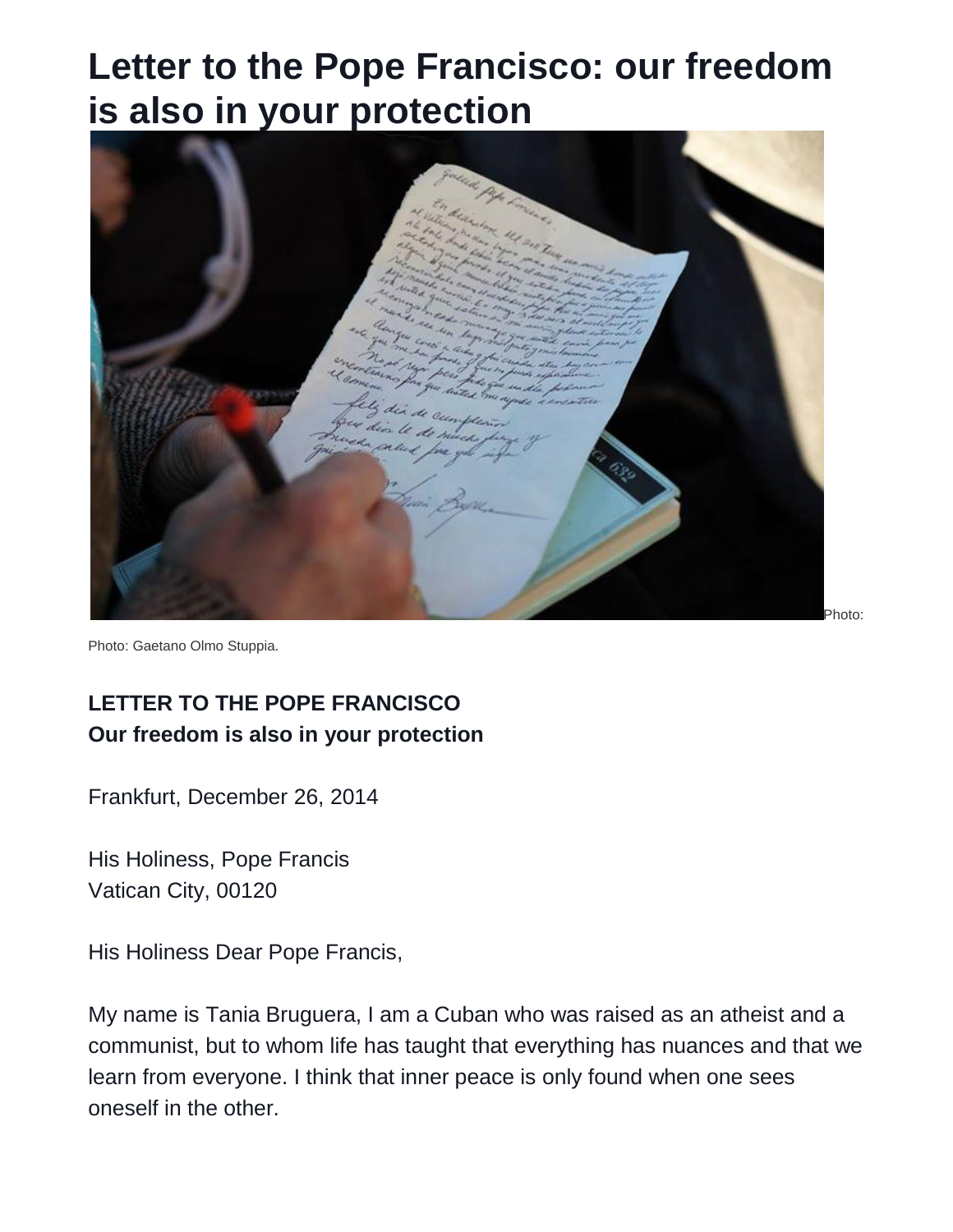I am writing to you as a Cuban, as an artist and as a citizen, to let you know that I will be arriving at Jose Marti International Airport in Havana-Cuba today, December 26, 2014 at 20:05 pm local time on the Condor Flight of 5184, and humbly ask you for your blessing and protection on my trip and stay in Cuba, and protection and blessings to those who will attend as well as participate in my performance at La Plaza de la Revolución in La Habana, Cuba, on December 30th at 3 pm. This is going to be an artistic event that will allow us to speak and peacefully talk about what concerns us right now.

On December 17th, 2014, I was in Rome listening to your sermon, hours after US and Cuba presidents Barack Obama and Raul Castro announced the resumptions of diplomatic relations between the two countries, while thanking His Holiness for his mediation. My first reaction was to write an Open Letter [\(http://www.taniabruguera.com/cms/711-1-Blog+2014+overview.htm\)](http://l.facebook.com/l.php?u=http%3A%2F%2Fwww.taniabruguera.com%2Fcms%2F711-1-Blog%2B2014%2Boverview.htm&h=UAQH-p7pw&s=1) addressed to His Holiness, Barack Obama and Raul Castro thanking them for the historic moment and then after that I headed straight to Raúl, asking him questions and expressing my doubts, just as any other Cuban citizen who wants to understand would do.

Following the publication of my Open Letter, a group of politically unaffiliated Cubans, located in different parts of the world, reacted to a line contained in the document, it invited "all Cubans to meet on December 30th at La Plaza of the Revolution to speak at an 'open mic'". This group created the #YoTambienExijo [\(http://www.facebook.com/YoTambienExijo\)](http://www.facebook.com/YoTambienExijo) platform, with three thousand people joining in, in just six days. Many Cubans inside and outside the island nation, and with different ways of thinking and different faiths, all wanting to participate in the future of Cuba.

#YoTambienExijo platform has proposed a re-do of the performance I did at the Havana Bienal in 2009, mentioned in the Open Letter. This time the performance will not enjoy the protection afforded by being part of an international art event, and as a response to the historical moment this is to us Cubans. The #yotambienexijo platform is proposing that the event on the 30th is held as a civil and peaceful event where discrimination, insults to the integrity of persons, calls for violence, illegal acts or violent actions against public order will not be tolerated or accepted.